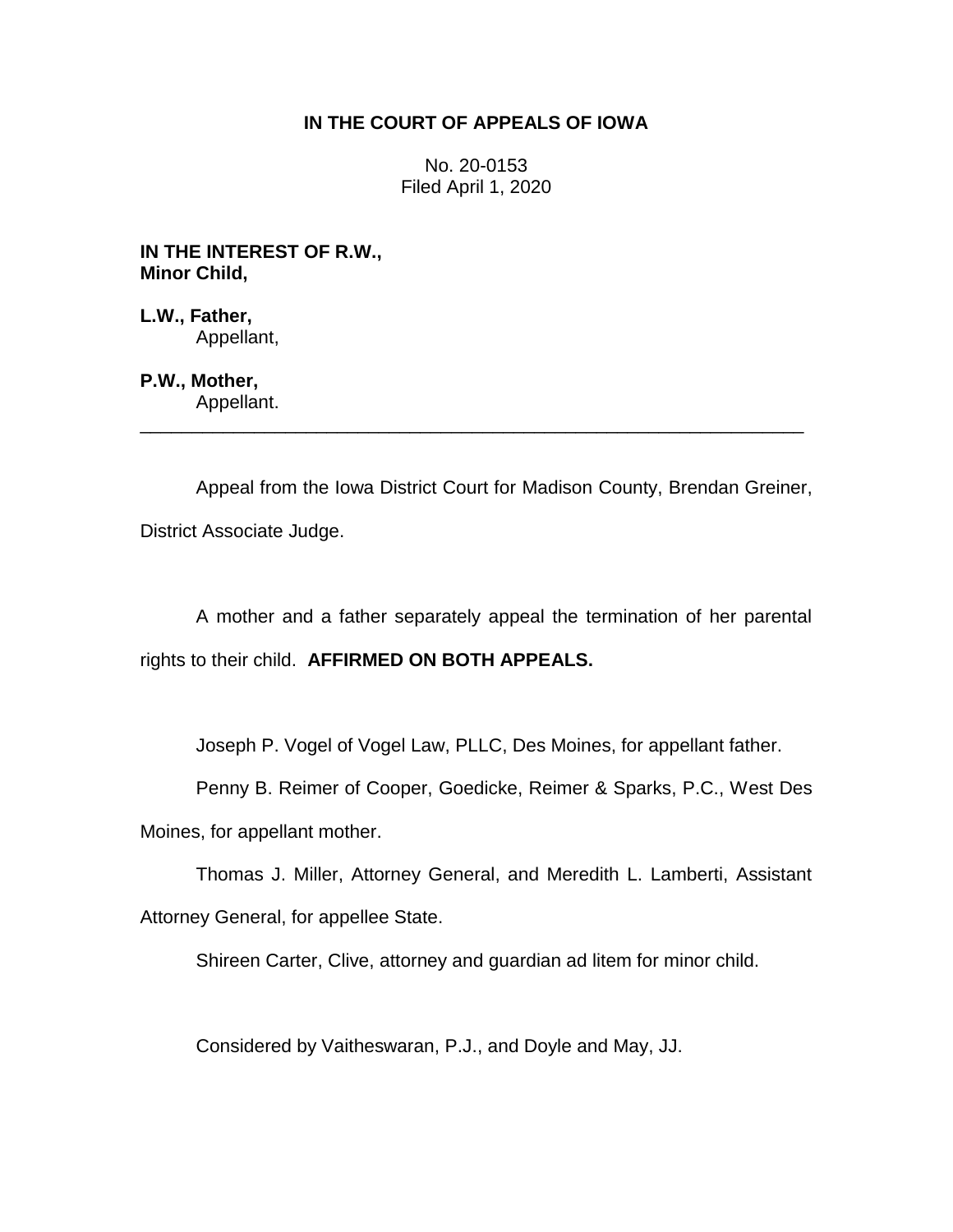**DOYLE, Judge.**

A mother and a father separately appeal an order terminating their parental rights under Iowa Code section 232.116(1)(f) (2019). We review termination proceedings de novo. *See In re A.S*., 906 N.W.2d 467, 472 (Iowa 2018). Though the juvenile court's findings are not binding on us, we give them weight, especially when they involve witness credibility. *See id.*

In his four years of life, the Iowa Department of Human Services (DHS) has conducted three child-abuse assessments concerning R.W., with the first occurring when R.W. was only three weeks old. In each instance, the DHS determined the parents denied R.W. critical care by failing to provide proper supervision as a result of the parents' drug use. The most recent assessment occurred in October 2018 after the DHS received a report that the parents were again exhibiting signs of methamphetamine use. The juvenile court removed R.W. from the parents' care two weeks later after the father was arrested for possession of methamphetamine. The State petitioned for a child-in-need-of-assistance (CINA) adjudication, which the court granted. When concerns about the parents' substance use persisted after a year, the State petitioned to terminate parental rights. After a hearing, the court terminated both the mother's and the father's parental rights.

The court may terminate parental rights under section 232.116(1)(f) if it finds clear and convincing evidence of the following:

(1) The child is four years of age or older.

(2) The child has been adjudicated a [CINA] pursuant to section 232.96.

(3) The child has been removed from the physical custody of the child's parents for at least twelve of the last eighteen months, or

2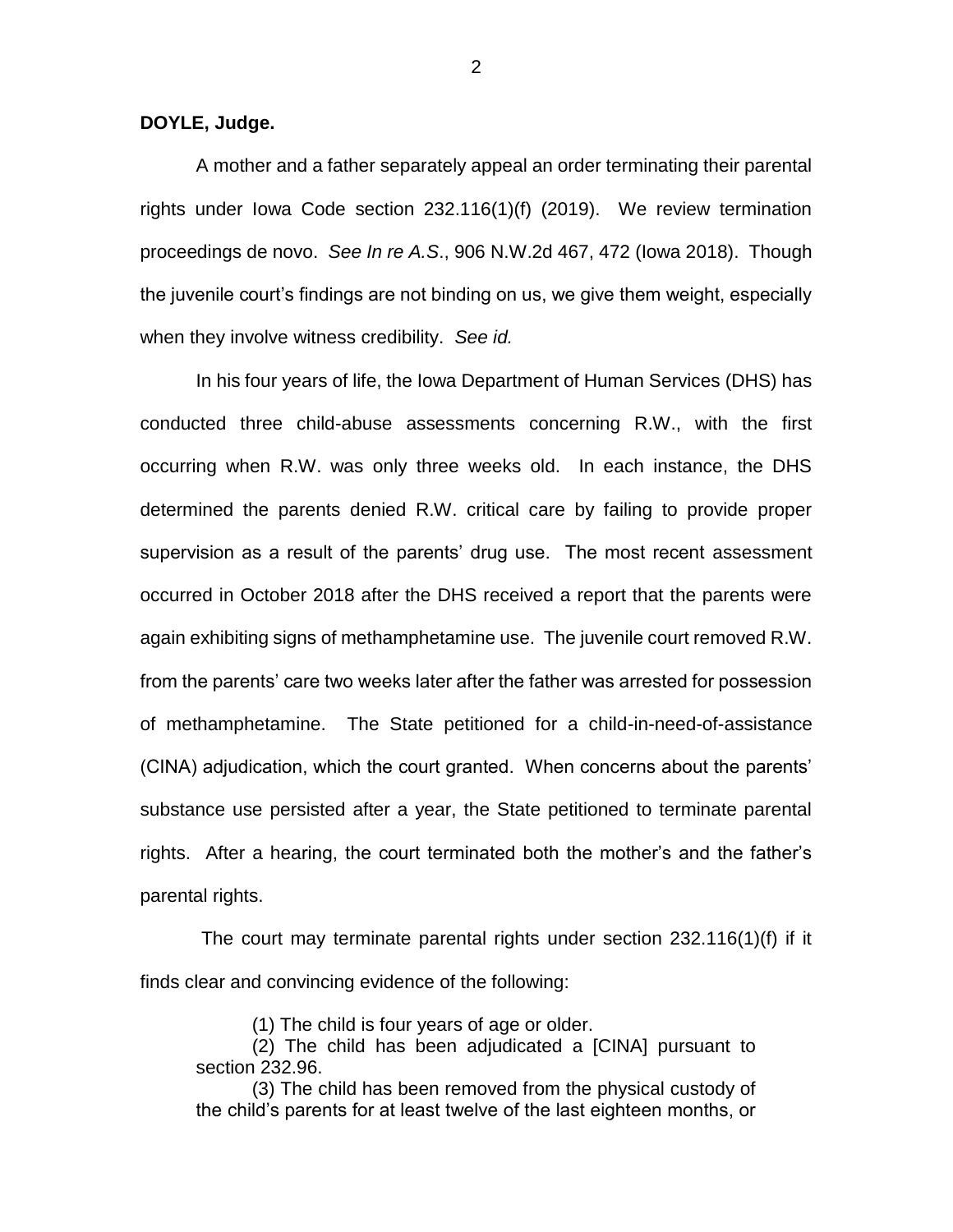for the last twelve consecutive months and any trial period at home has been less than thirty days.

(4) There is clear and convincing evidence that at the present time the child cannot be returned to the custody of the child's parents as provided in section 232.102.

Both parents challenge the court's finding that R.W. could not be returned to their care at the time of the termination hearing. *See* Iowa Code § 232.116(1)(f)(4); *In re D.W.*, 791 N.W.2d 703, 707 (Iowa 2010) (interpreting the term "at the present time" to mean to mean "at the time of the termination hearing"). A child cannot be returned to the custody of the parent if doing so would exposed the child to any harm amounting to a new CINA adjudication. *See In re M.S*., 889 N.W.2d 675, 680 (Iowa Ct. App. 2016).

Clear and convincing evidence shows R.W. could not be returned to either parent's care at the time of the termination hearing. The father was incarcerated with a tentative discharge date in February 2023. He has a long history of substance use, and each of his past attempts at treatment has ended with relapse. The record shows he lacks insight into how his drug use affects his ability to parent. Although in-patient treatment has been recommended for the mother since R.W. was born, she did not begin in-patient treatment until November 2019—after the State petitioned for termination and just six weeks before the termination hearing began. We agree with the juvenile court's characterization of the mother's "turnabout" as "an eleventh-hour attempt to regain custody." The mother admitted that she used methamphetamine daily before then. Neither parent has shown commitment to long-term sobriety.

Both parents claim they just need more time to show they have changed. Iowa Code section 232.104(2)(b) allows the court to continue the proceedings for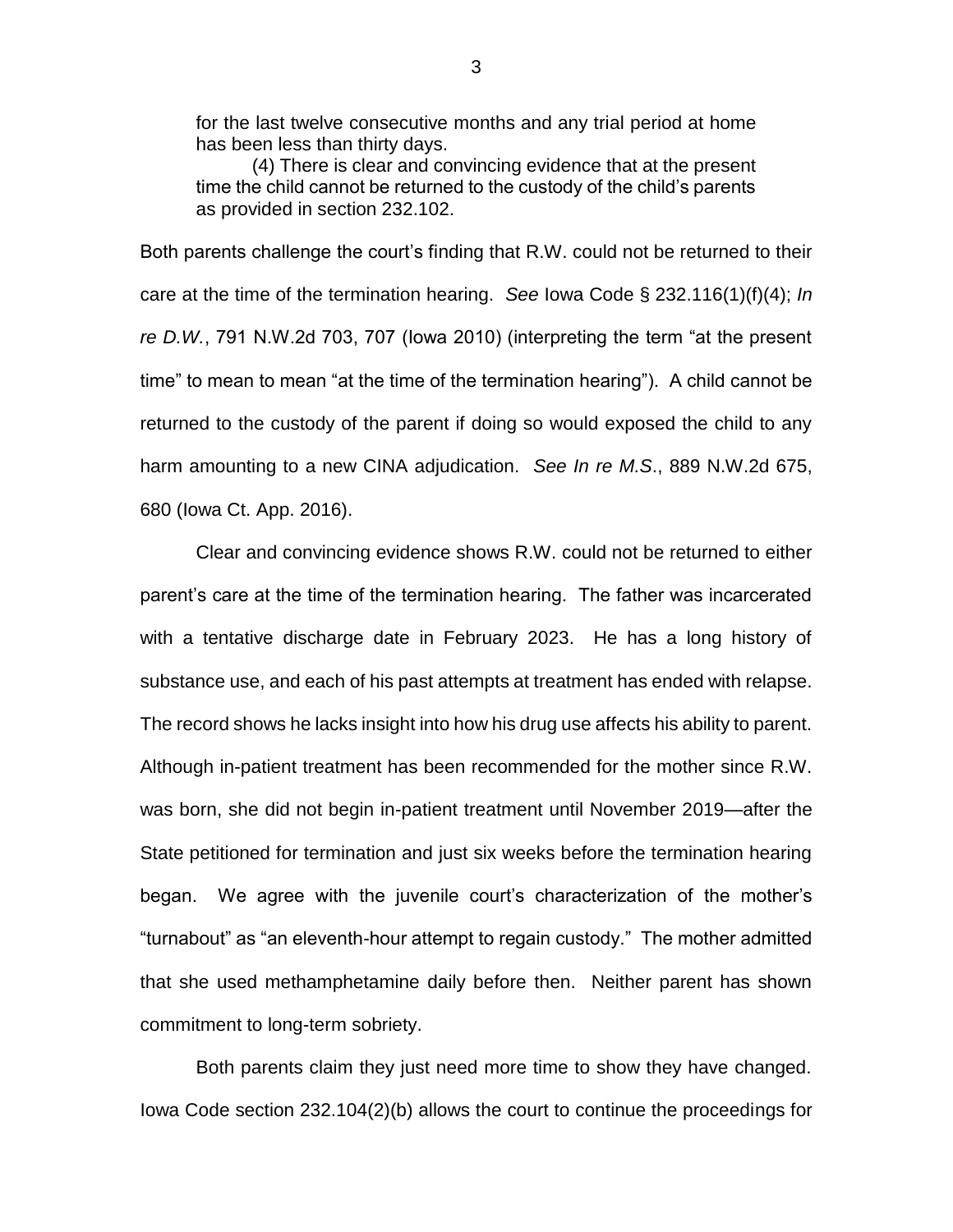six more months if doing so will eliminate the need for the child's removal. The juvenile court declined to apply this provision, finding that "the continued offer of services and an additional six months to utilize those services will not rectify the concerns that brought this family to the attention of the court." We agree. One year passed in the current CINA case with no noticeable change. That is all that the law requires. *See In re J.E*., 723 N.W.2d 793, 800 (Iowa 2006) (noting our legislature has established a twelve-month time frame under section 232.116(1)(f) for parents to demonstrate their ability to be parents). After that, time is of the essence. *See In re A.C*., 415 N.W.2d 609, 614 (Iowa 1987) ("It is unnecessary to take from the children's future any more than is demanded by statute."); *In re K.V*., No. 19-1775, 2020 WL 110439, at \*2 (Iowa Ct. App. Jan. 9, 2020) ("As we have often said, children are not equipped with pause buttons."); *In re C.D*., 508 N.W.2d 97, 99 (Iowa Ct. App. 1993) ("Time is of the essence in dealing with children's issues.").

For the same reasons, termination is in R.W.'s best interests. *See D.W.*, 791 N.W.2d at 706-07 (requiring that the court "apply the best-interest framework set out in section 232.116(2) to decide if the grounds for termination should result in a termination of parental rights"). In making this determination, we look at "the child's safety," "the best placement for furthering the long-term nurturing and growth of the child," and "the physical, mental, and emotional condition and needs of the child." *In re P.L.*, 778 N.W.2d 33, 37 (Iowa 2010) (quoting Iowa Code § 232.116(2)). The "defining elements" are the child's safety and "need for a permanent home." *In re H.S*., 805 N.W.2d 737, 748 (Iowa 2011) (citation omitted). Neither parent can provide R.W. with a safe, permanent home. As the juvenile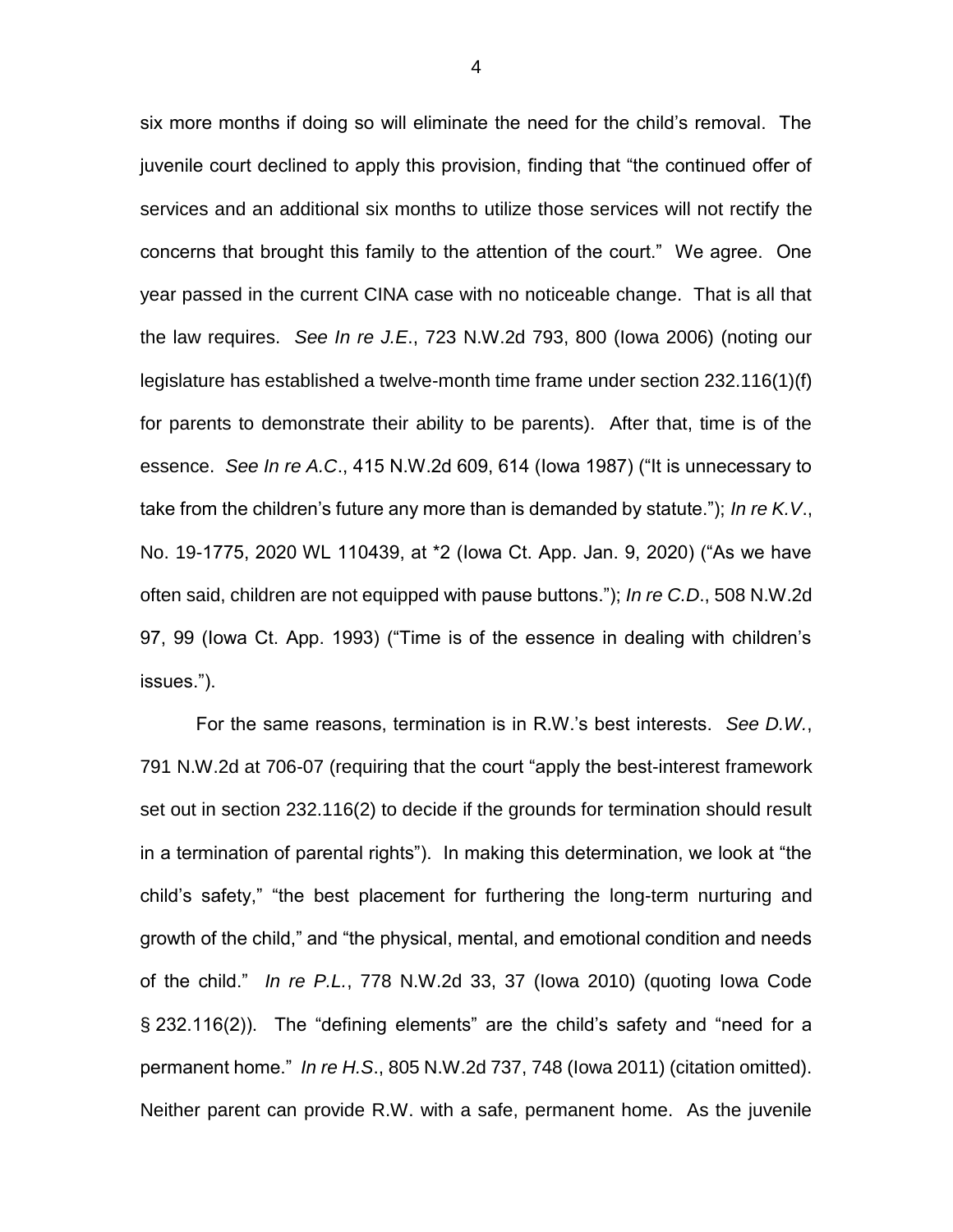court noted, "These parents have had the entirety of [R.W.]'s life to turn their own lives around. '[R.W.] shouldn't have to wait."<sup>1</sup> R.W. has lived with his paternal grandparents the majority of his life, and he has flourished in their care. The paternal grandparents are willing and able to adopt R.W.

Finally, we consider whether any circumstance listed in section 232.116(3) applies and, if so, whether it weighs against terminating parental rights. *See A.S.*, 906 N.W.2d at 473. The decision to avoid termination under section 232.116(3) is permissive, not mandatory. *See id.* at 475. The mother argues termination is not warranted because the child has been placed with the maternal grandparents. *See*  Iowa Code § 232.116(3)(a) (stating that the court "need not terminate the relationship between the parent and child if the court finds . . . [a] relative has legal custody of the child"). But relative placement does not countermand an otherwise appropriate determination to terminate a parent-child relationship. *See A.S.*, 906 N.W.2d at 475.

The mother also argues that we should decline to terminate her parental rights because of the closeness of the parent-child relationship. *See* Iowa Code § 232.116(3)(c). But as the juvenile court noted, R.W. "has lived with his grandparents the majority of his life." And even if a close bond exists, our primary concern continues to be the child's best interests. *See A.S.*, 906 N.W.2d at 475. When R.W. was removed from the mother's care again in October 2018, he "exhibited signs of neglect" like "significant speech delay." The child's best interest is served by terminating the mother's parental rights.

 $\overline{a}$ 

5

 $1$  The juvenile court was quoting from the mother's own testimony at the termination hearing after being asked, "How long do you think [R.W.] should have to wait?"